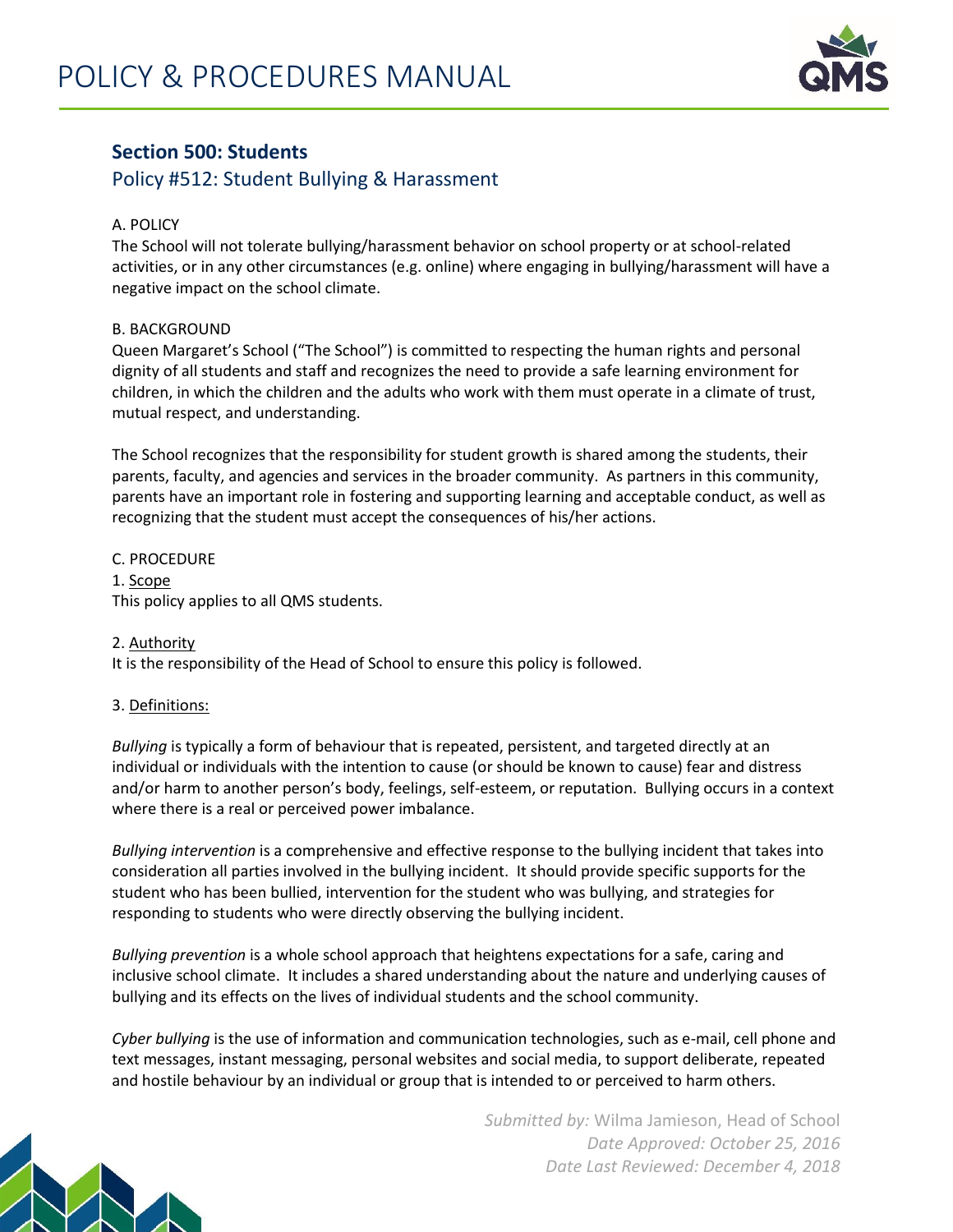

*Harassment* is activity that ignores the dignity and worth of other human beings. It is conduct that embarrasses, intimidates, demeans or humiliates. Harassment is any offensive comment, conduct or gesture which one knows (or should know) is unwelcome. Harassment includes, but is not limited to:

- unwelcome physical contact;
- verbal abuse or threats;
- unwelcome invitations or requests;
- unwelcome remarks including jokes, innuendo or taunting about such things as a person's body, race, sexual orientation, gender identity and expression, attire, ethnic or religious origins;
- the creation of an atmosphere that makes one person or a group feel demeaned.

*Positive school climate* is the sum total of all the personal relationships within the school and is a critical component of bullying/harassment prevention. A positive school climate also includes the participation of the school community, including parents, as well as the broader community.

*Sexual harassment* is any unwanted sexual comment, look, suggestion, or physical contact made by a person who knows or ought to know that such action is unwelcome. Sexual harassment includes, but is not limited to:

- any unwelcome physical contact, comment, look or request of a sexually suggestive nature;
- the display of sexually suggestive, pornographic and derogatory materials that cause discomfort for others;
- implied threats or reprisals in reaction to a rejected sexual advance;
- the promise of a benefit, privilege, or promotion in return for sexual favours;
- unwelcome sexual jokes or stories;
- unwelcome spreading of sexual rumours;
- sexting;
- unauthorized sharing of intimate images.

#### 4. Procedures:

The School recognizes that bullying/harassment:

- adversely affects students' ability to learn;
- adversely affects healthy relationships and the school climate;
- adversely affects the school's ability to educate its students.

#### A. Prevention

Bullying/harassment Prevention can be achieved by reaching the following goals:

- i. the education of all students in areas of conflict resolution, awareness programs, strategies, and how to report bullying/harassment incidents safely and in a way that will minimize reprisal;
- ii. the education of school employees in the recognition of signs of bullying/harassment and intervention strategies;